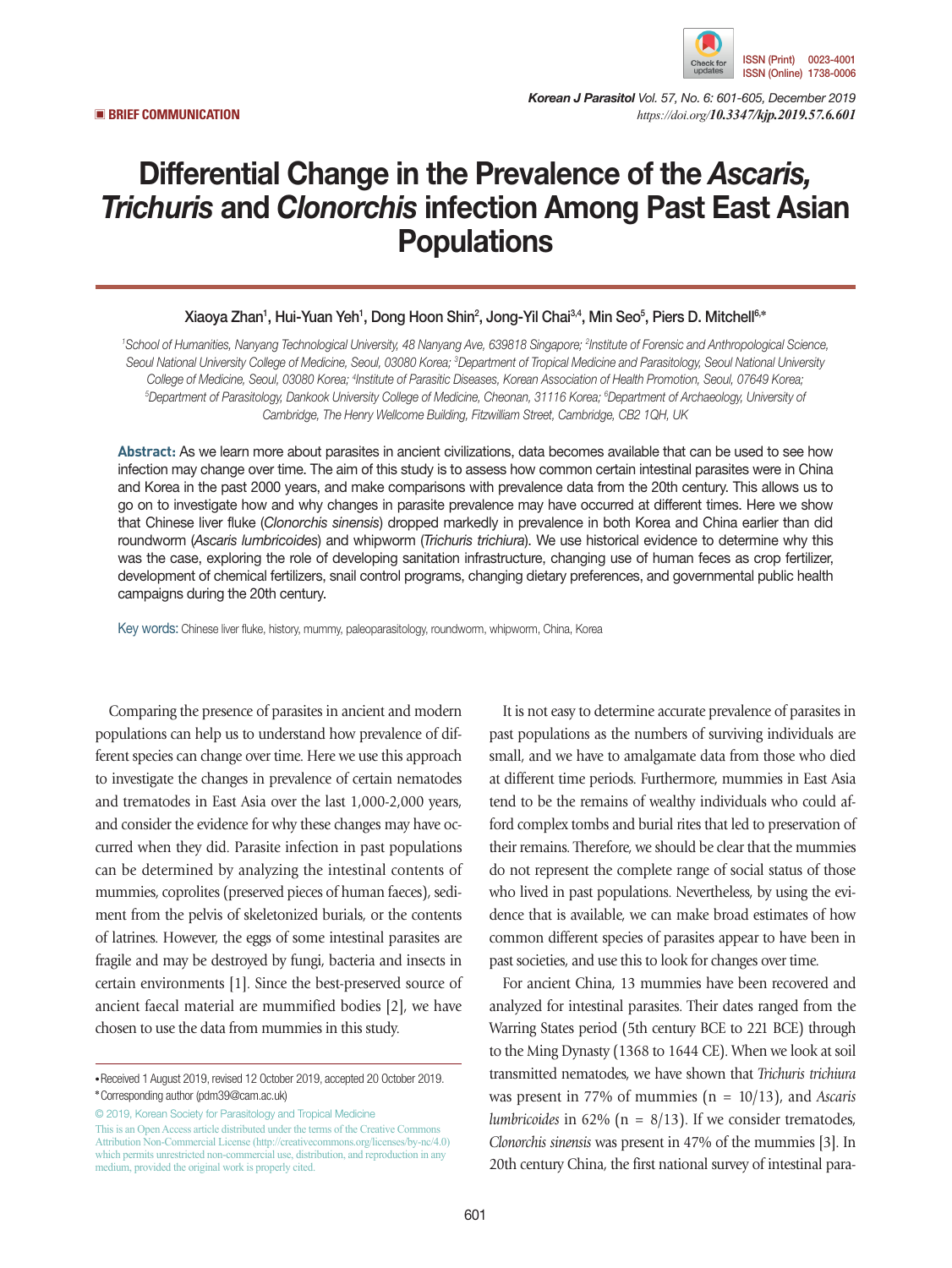site infection gathered data from 1988-1992 [4]. The prevalence of roundworm infection was 46%, and of whipworm was 19%. In contrast with the nematodes, *C. sinensis* infection was very low at just 0.365% in China (Table 1). This shows that the prevalence of Chinese liver fluke fell to low levels by the 1980s, while roundworm and whipworm remained common at that time.

For ancient Korea, 24 mummies have been recovered and their intestinal contents studied for helminths [5]. These mummies are the remains of individuals who died during the Joseon dynasty (1392-1910 CE). When we assessed soil transmitted nematodes, *T. trichiura* was present in 83.3% of mummies (n = 20/24), and *A. lumbricoides* in 58.3% (n = 14/24). In the case of trematodes, *C. sinensis* was present in 25% (n = 6/24) of the Korean mummies [5] (Table 1). In 20th century Korea, national survey statistics for parasite prevalence have been published in 1971 [5]. For *A. lumbricoides*, prevalence was still as high as 54.9%. However, the prevalence started to fall over the next decade, and by the 1992 report, it had fallen to 0.3% (Table 1). Similarly, *T. trichiura* prevalence was high (65.4%) in the 1971 report, but by 1992 it had fallen to 0.2%. Meanwhile, trematode showed a different pattern. By 1971, *C. sinensis* prevalence had already fallen considerably to 4%, in contrast with that of Joseon mummy prevalence (25%). This data demonstrates that the prevalence of Chinese liver fluke in Korea fell earlier than did the nematodes whipworm and roundworm [5].

Taken together, we can see that both in Korea and China, *C. sinensis* infection decreased significantly before we see the same pattern in nematodes. The fact that the same pattern occurred simultaneously both in China and Korea is very signifi-

Table 1. Estimation of Change in Parasite Infection Prevalence in China and Korea

|       | Parasites        | Prevalence (%)       | Odds ratio <sup>e</sup> |       |
|-------|------------------|----------------------|-------------------------|-------|
| China |                  | Ancient <sup>a</sup> | 1988-1992 <sup>b</sup>  |       |
|       | Ascaris          | 62                   | 46                      | 0.522 |
|       | <b>Trichuris</b> | 77                   | 19                      | 0.07  |
|       | Clonorchis       | 47                   | 0.365                   | 0.004 |
| Korea |                  | Joseon <sup>c</sup>  | $1971$ <sup>d</sup>     |       |
|       | Ascaris          | 58.3                 | 54.9                    | 0.87  |
|       | <b>Trichuris</b> | 83.3                 | 65.4                    | 0.379 |
|       | Clonorchis       | 25                   | 4.6                     | 0.145 |
|       |                  |                      |                         |       |

 $\alpha$ Yeh and Mitchell, 2016 [3]; <sup>b</sup>Yu et al., 1994 [4]; <sup>c</sup>Seo et al., 2017 [5];<br>Korea Association of Health Promotion, 2012 [36] <sup>d</sup>Korea Association of Health Promotion, 2012 [36].

e The odds ratio was calculated by dividing the odds of the 1988-1992 group by the odds in the Ancient group.

cant. As for the parasite infection data acquired from paleoparasitology and the 20th century national survey, odds ratios of *Ascaris, Trichuris*, and *Clonorchis* infections are 0.522, 0.07, 0.004, respectively. Similarly, the same odds ratios of *Ascaris, Trichuris*, and *Clonorchis* of Joseon and 20th in Korea are 0.87, 0.379, 0.145, respectively. We might attribute the decrease in the parasite prevalence to the improvements in hygiene (such as clean water and hand washing with soap) or sanitation (flushing toilets and improved sewerage). If that was the case, however, we expect that the fall in nematode infection took place at the same time as the fall in trematodes. Since the trematode prevalence dropped earlier than was the case for nematodes, we must consider alternative explanations.

In Korea, a high infection rate of soil-transmitted parasitism in the Joseon period was closely related to the practice of farmers to recycle night soil as fertilizer for maintenance of their farmlands. Human feces contaminated by *Ascaris* or *Trichuris*  eggs were used as fertilizer for vegetable farming at that time [6]. The Joseon people's consumption of parasite-egg-contaminated vegetables could have initiated a cycle of soil-transmitted parasitism whereby they were repeatedly re-infected [5]. As long as Korean farmers continued to use night soil as a fertilizer for vegetable growing, the rates of parasitic reinfection would not have dropped much at all in the country. This means that once chemical fertilizers replaced night soil, which followed industrialization, then *Ascaris* and *Trichuris* infection was significantly reduced in Korean society [5]. This explains why soil-transmitted parasitism in South Korea was still prevalent among South Korean population in the 1970s, not so different from that of Joseon period. Until the 1970s, the rate of soil-transmitted parasite infection was high because the industrialization of Korea was limited, and chemical fertilizer could not completely replace the manure in the country [7] (Table 2). Therefore, the timing of the drop in nematode infection between the 1970s and 1990s might have been due to multiple factors including the implementation of the parasite prevention and treatment, improving sanitation infrastructure, and the decline in the use of manure in a farming as a result of the spread of chemical fertilizers.

We also need to consider explanations to explain why *C. si-*

Table 2. Chemical Fertilizer Production in South Korea<sup>®</sup>

| Year                    |  |  | 1965 1967 1973 1976 1980 1988 1994 |  |
|-------------------------|--|--|------------------------------------|--|
| Production <sup>b</sup> |  |  | 170 1132 1568 2099 3341 3848 4688  |  |

<sup>a</sup>Korean Statistical Information Service (2019); <sup>b</sup>kilotons.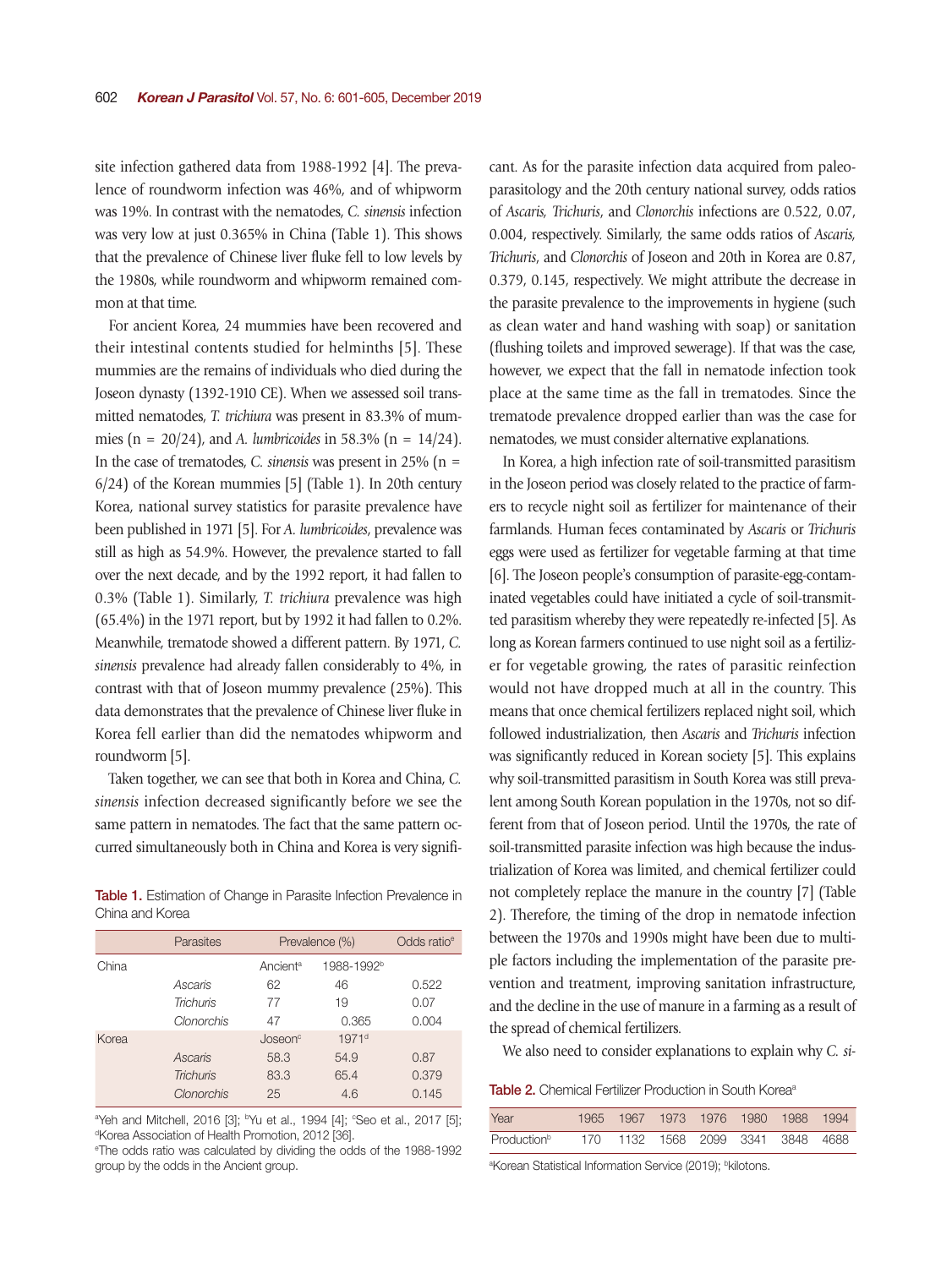*nensis* decreased in prevalence in Korea earlier than did the nematodes. The most likely cause might be the socio-cultural environment of Joseon society. According to the extant historical records, Joseon people enjoyed raw fish dishes more than we thought, causing *C. sinensis* infection to be more frequent than expected [5,8]. Prevalence of *C. sinensis* would have dropped if people changed their habit of eating raw fish, and chose to cook the fish before it was eaten [8]. Decrease in intermediate hosts due to environmental pollution might also have been a contributing cause of reduced infection rate of *C. sinensis* in the Korean population before the 1970s, though this cannot yet be proven. In contrast with the case for the soiltransmitted parasites, the decrease in *C. sinensis* infection rate might have occurred with relatively little impact of industrialization and sanitary modernization in the country.

Having considered the evidence from Korea, we can explore possible reasons for the changes in nematode and trematode parasite prevalence in China. The National Health and Family Planning Commission reported that the coverage of sanitary toilets in rural regions of China was just 7.5% in 1997 but climbed to 78.5% in 2015 [9]. The fact that sanitary toilets only became common across China after the year 2000 would very likely contribute to the persistence of roundworm and whipworm infection in the region until that time. In China, human and animal feces also appear to have been used as fertilizer at least since the Shang Dynasty (17th Century BCE to 11th Century BCE) [10,11]. Most cities transported the human waste to rural regions as the feces were used as fertilizer or food for fish, especially in southern China [12]. The prevalence of some parasitic diseases among vegetables farmers, such as ascariasis and trichuriasis, reached more than 90% in the 1980s and 1990s [12]. Before 1949, feces were the dominant form of fertilizer in agriculture. The application of chemical fertilizer gradually increased until it exceeded organic fertilizer in the 1980s [13]. In recent years more than 70% of the agricultural fertilizer in China was chemical fertilizer [14]. Therefore, it is likely that the shift from farmers using human feces to using chemical fertilizer to improve crop yields matches the timing of the changes in prevalence we see, and so is likely to be an important factor explaining the late decline in nematode infection in China.

In order to assess why Chinese liver fluke became less common in China earlier than did the nematodes, we will assess the role of cooking practices, snail control, health education and medical treatment. We should consider first whether there has been a change in culinary preferences away from eating raw fish to cooked fish, which cannot transmit *C. sinensis*. Consuming raw fish and meat has a long history in China. As early as in Pre-Qin Period (before 221 BCE), people started to consume raw fish [15]. This custom became more and more popular in later periods, starting from the Han Dynasty and reaching its peak in the Sui (581-619 CE) and Tang Dynasties (618-907 CE) [16]. Raw fish and meat were still popular among town dwellers during the Song Dynasty, although using fire to cook was also popular at the same time [17]. After the Song Dynasty, however, consuming raw fish gradually lost its popularity and it had disappeared in most parts of China in the 20th century except for a few populations in Guangdong, Shandong, Fujian, and Heilongjiang [16,18,19]. As raw fish became much less popular in the 20th century, it may have played a role in the decrease in the prevalence of Chinese liver fluke during the period.

Next, we must consider the attempts to control freshwater snails in China. Freshwater snails, the first intermediate hosts for *C. sinensis*, are distributed widely in China, with a range of species including *Alocinma longicornis, Parafossarulus striatulus, Semisulcospira cancellata*, and *Bithynia fuchsianus* [20]. Chemical and physical methods have both been applied to snail control in China. Chemical methods focused on the applications of molluscicides (e.g. niclosamide and nicotinanilide) [21]. Physical activities to control snails include adjusting agricultural land, filling old irrigation ditches with the freshly dug-out soil, concreting the lining of canals, altering sluice gates, and planting fast grow trees [21-26]. Therefore, it is likely that the efforts to prevent schistosomiasis by killing snails required for its life cycle may also have helped to reduce *C. sinensis*, as its snail hosts would have been controlled at the same time.

Finally, since the 1970s, policies such as health education, health promotion, environmental reconstructions, and drug therapy have been put into force to control liver fluke in China [27,28]. The parasite was once epidemic in Huaiyang County, Henan Province. Before firm measures were taken in 1973, the mean prevalence of liver fluke in Huaiyang reached 10.56% (212/2,007) [29]. Health education and health promotion were conducted widely in this region since 1973. With a better understanding of liver fluke, the residents adopted appropriate cooking methods, resulting in the decreasing prevalence of *C. sinensis* among snails, fish, cats and dogs [29]. Finally, in 1987, the mean prevalence of *C. sinensis* among the residents in Huaiyang County dropped to 0.69% (18/2,617) and no new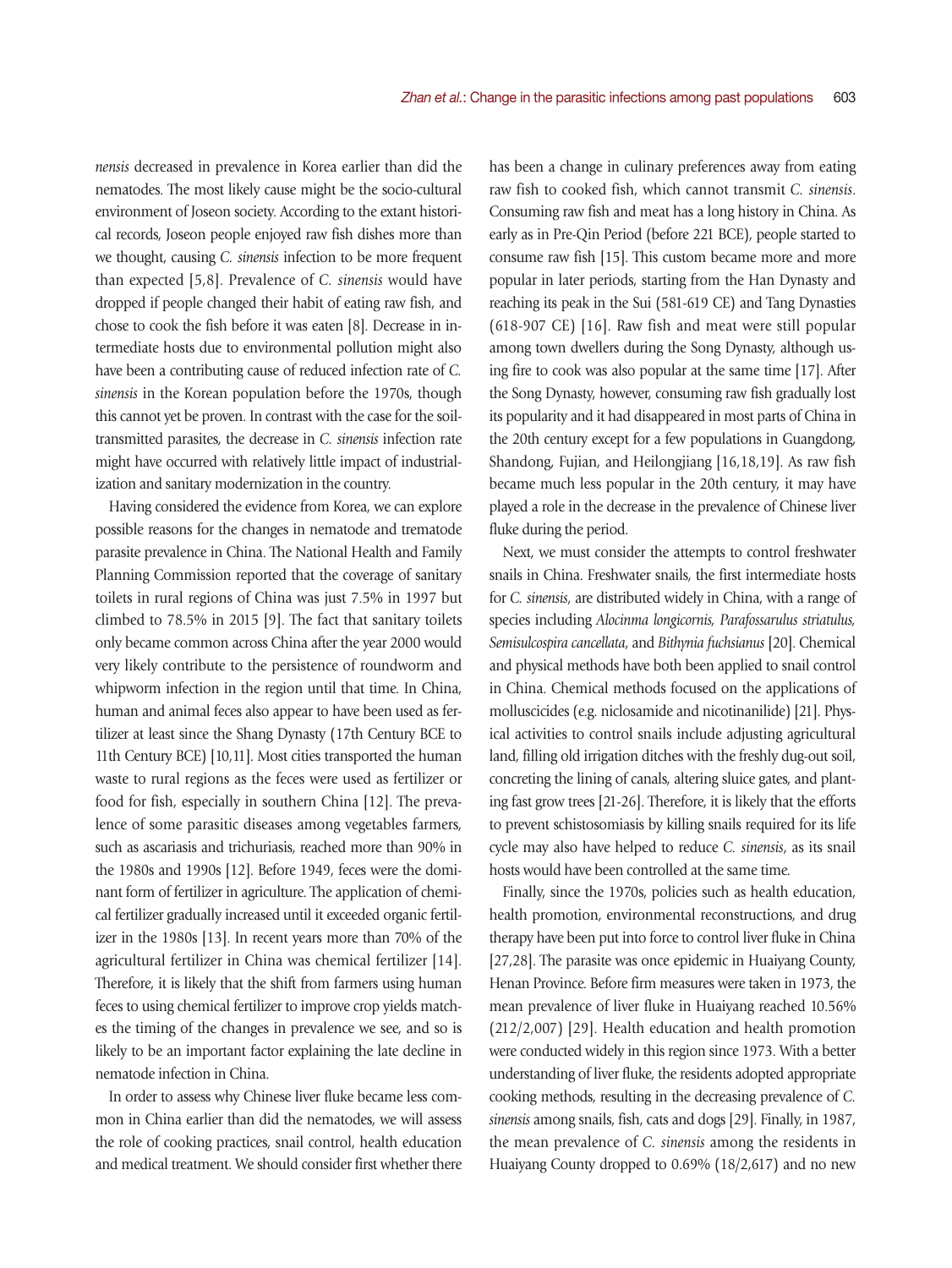infection was reported among children during this period [29]. Improving the lavatories and waste disposal treatments (e.g. moving toilets and pig pens away from fish ponds) also helped cut the route of transmission of the eggs of *C. sinensis*. [30,31]. Drug treatment of infected individuals is another efficient implement to intervene and control the spread of *C. sinensis*. A program was conducted from 1990-1992 with repeated examinations and treatments for *C. sinensis* in Rongshu Village, Wuhua County, Guangdong Province; as a result, the infection rate decreased from 29.4% (560/1,905) to 13.9% in 1991, and to 8.7% in 1992 [32]. Moreover, chemotherapy programs have been implemented in Guangdong Province (Shunde City), Guangxi, and Heilongjiang; All regions show a decreasing infection rate of liver fluke after the interventions [33-35].

To conclude, we have shown that in both Korea and China, *A. lumbricoides, T. trichiura*, and *C. sinensis* infections were all common in ancient populations. However, *C. sinensis* infection rate appears to have fallen earlier than did *Ascaris* and *Trichuris* infections. It appears that in both Korea and China the fall in parasite infection prevalence was not due to improvements in sanitation, but rather due to other complex interacting factors. *A. lumbricoides*, *T. trichiura*, and *C. sinensis* infections were differently influenced by multiple factors such as changing use of human feces as crop fertilizer, development of chemical fertilizers, snail control programs, changing dietary preferences, and governmental public health campaigns during the 20th century.

## CONFLICT OF INTEREST

We have no conflict of interest related to this work.

## **REFERENCES**

- 1. Morrow JJ, Newby J, Piombino-Mascali D, Reinhard KJ. Taphonomic considerations for the analysis of parasites in archaeological materials. Int J Paleopathol 2016; 13: 56-64.
- 2. Camacho M, Araújo A, Morrow J, Buikstra J, Reinhard K. Recovering parasites from mummies and coprolites: an epdemiological approach. Parasit Vectors 2018; 11: 248.
- 3. Yeh HY, Mitchell PD. Ancient human parasites in ethnic Chinese populations. Korean J Parasitol 2016; 54: 565-72.
- 4. Yu S, Xu L, Jiang Z, Xu S, Han J, Zhu Y. Chang J, Lin J, Xu F. Report on the first nationwide survey of the distribution of human parasites in China. 1. Regional distribution of parasite species.

Chin J Parasitol Parasit Dis 1994; 12: 241-247 (in Chinese).

- 5. Seo M, Oh CS, Hong JH, Chai JY, Cha SC, Bang Y, Cha IG, Wi YG, Park JM, Shin DH. Estimation of parasite infection prevalence of Joseon people by paleoparasitological data updates from the ancient feces of pre-modern Korean mummies. Anthrop Sci 2017; 125: 9-14.
- 6. Kim MJ, Ki HC, Kim S, Chai JY, Seo M, Oh CS, Shin DS. Parasitic infection patterns correlated with urban–rural recycling of night soil in Korea and other East Asian countries: The archaeological and historical evidence. Korean Studies 2014; 38: 51-74.
- 7. Korean Statistical Information Service. [Internet]; [cited 2019 June 30] Available from: http://kosis.kr/index/index.do.
- 8. Ki HC, Shin DH, Seo M, Chai JY. Infection patterns of trematode parasites among Joseon people. J Korean Med Assoc 2014; 57: 866-875.
- 9. NHFPC. China Health and Family Planning Statistical Yearbook. Beijing, China. Peking Union Medical College Press. 2016. (in Chinese).
- 10. Xu ZY. Handai Nongye: Zhongguo Nongye Jingji De Qiyuan Ji Texing (Han Agriculture: the Formation and Features of Early Chinese Agrarian Economy). Guilin, China. Guangxi Normal University Press. 2005. (in Chinese).
- 11. Yeh HY, Zhan XY, Qi WY. A comparison of ancient parasites as seen from archeological contexts and early medical texts in China. Int J Paleopathol 2019; 25: 30-38.
- 12. Ling B, Den TX, Lu ZP, Min LW, Wang ZX, Yuan AX. Use of night soil in agriculture and fish farming. World Health Forum 1993; 14: 67-70.
- 13. Liu Y, Huang JK, Zikhali P. Use of human excreta as manure in rural China. J Integr Agric 2014; 13: 434-442.
- 14. Zhou JB. Reconsideration of the changes of plant nutrition from organic fertilizers to chemical fertilizers. J Plant Nutr Fertiliz 2017; 23: 1686-1693 (in Chinese).
- 15. Zhou S. Notes on Spring and Autumn Annals of Wu and Yue. Shanghai, China. Shanghai Ancient Books Publishing House. 1997 (in Chinese).
- 16. Wu YY. The history and culture of "Kuai": The origin of sashimi. J Chongqing Univ Educ 2017; 30: 33-36 (in Chinese).
- 17. Marks RB. China: Its Environment and History. New York, USA. Rowman & Littlefield. 2011.
- 18. Anderson EN, Food and Environment in Early and Medieval China. Philadelphia. University of Pennsylvania Press. 2014.
- 19. Simoons F. Food in China: a Cultural and Historical Inquiry. Boca Raton, USA. CRC Press. 1991.
- 20. Cai Y, Malacology Generality. Shanghai. Shanghai Scientific and Technical Publishers. 1995. (in Chinese).
- 21. Yuan Y, Xu XJ, Dong HF, Jiang MS, Zhu HG. Transmission control of schistosomiasis japonica: implementation and evaluation of different snail control interventions. Acta Trop 2005; 96: 191- 197.
- 22. Chen X, Wang L, Cai J, Zhou X, Zheng J, Guo J, Wu X, Engels D, Chen M. Schistosomiasis control in China: the impact of a 10 year World Bank Loan Project (1992-2001). Bull World Health